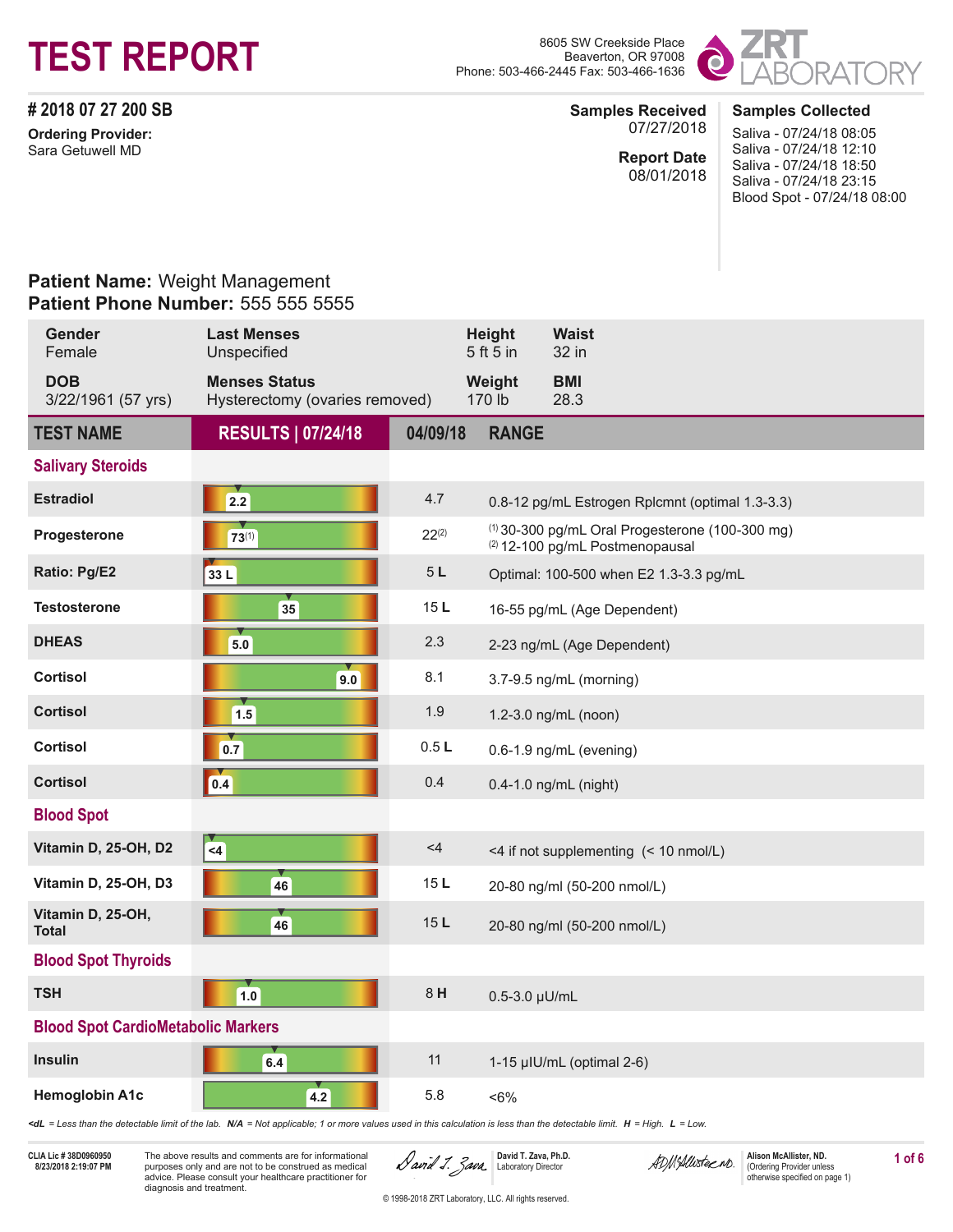#### **Therapies**

**07/24/2018:** 0.5mg topical Biestrogen (1:1 50/50 E3 + E2) (compounded) (23 Hours Last Used)100mg oral Progesterone (compounded) (1 Days Last Used) 0.5mg topical Testosterone (compounded) (22 Hours Last Used)10mg topical DHEA (compounded) (22 Days Last Used)65mg oral Armour (glandular thyroid) (Pharmaceutical) (1 Days Last Used)5000IU oral Vitamin D (unknown type) (OTC) (1 Days Last Used)

**04/09/2018:** 1mg oral Estradiol (compounded) (23 Hours Last Used)

#### **Graphs**

Disclaimer: Graphs below represent averages for healthy individuals not using hormones. Supplementation ranges may be<br>bigher Please see supplementation ranges and lab comments if results are bigher or lower than expected higher. Please see supplementation ranges and lab comments if results are higher or lower than expected. .









**Age**

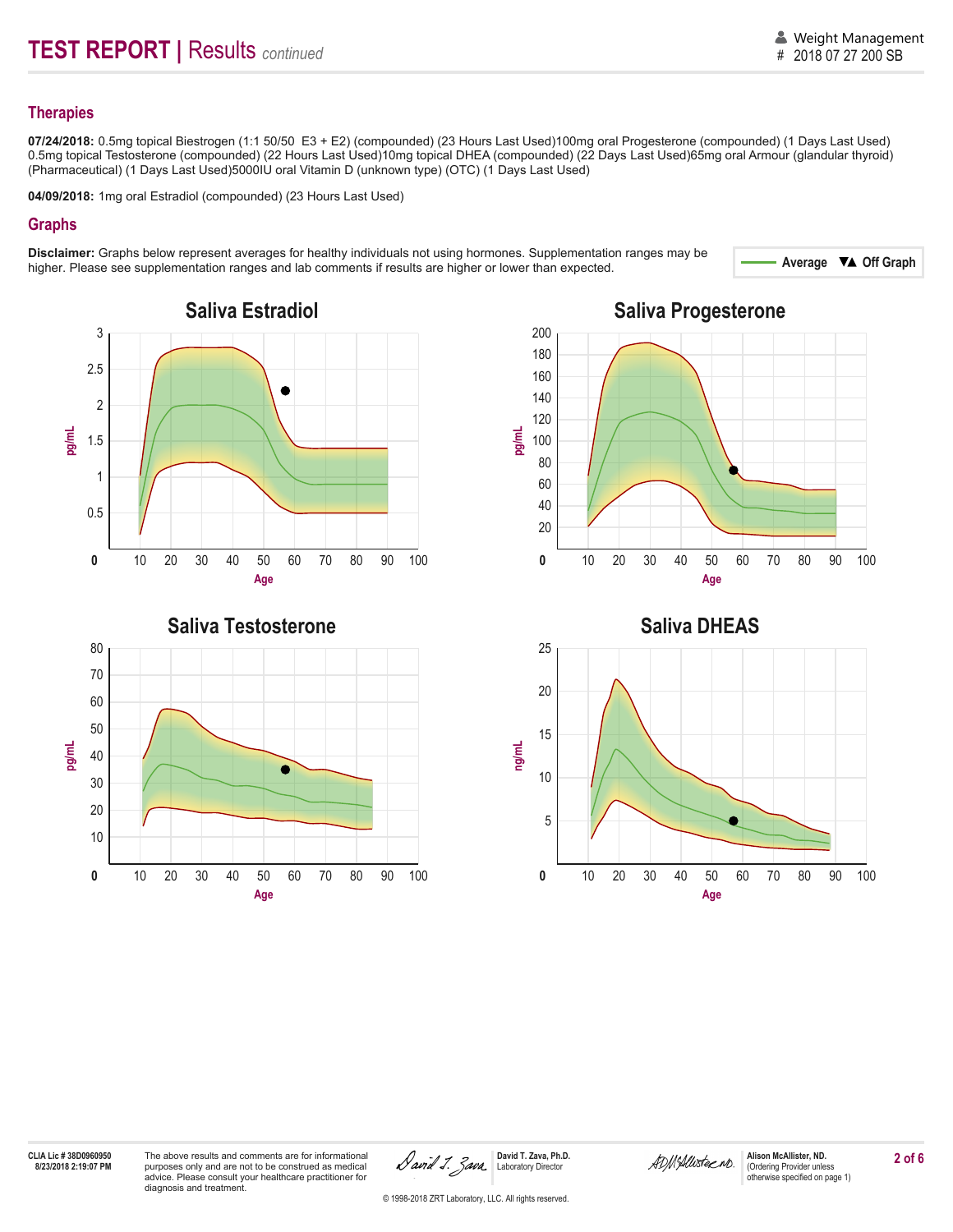

03:00 06:00 09:00 12:00 15:00 18:00 21:00 00:00 03:00 **Time of Day**

**CLIA Lic # 38D0960950**

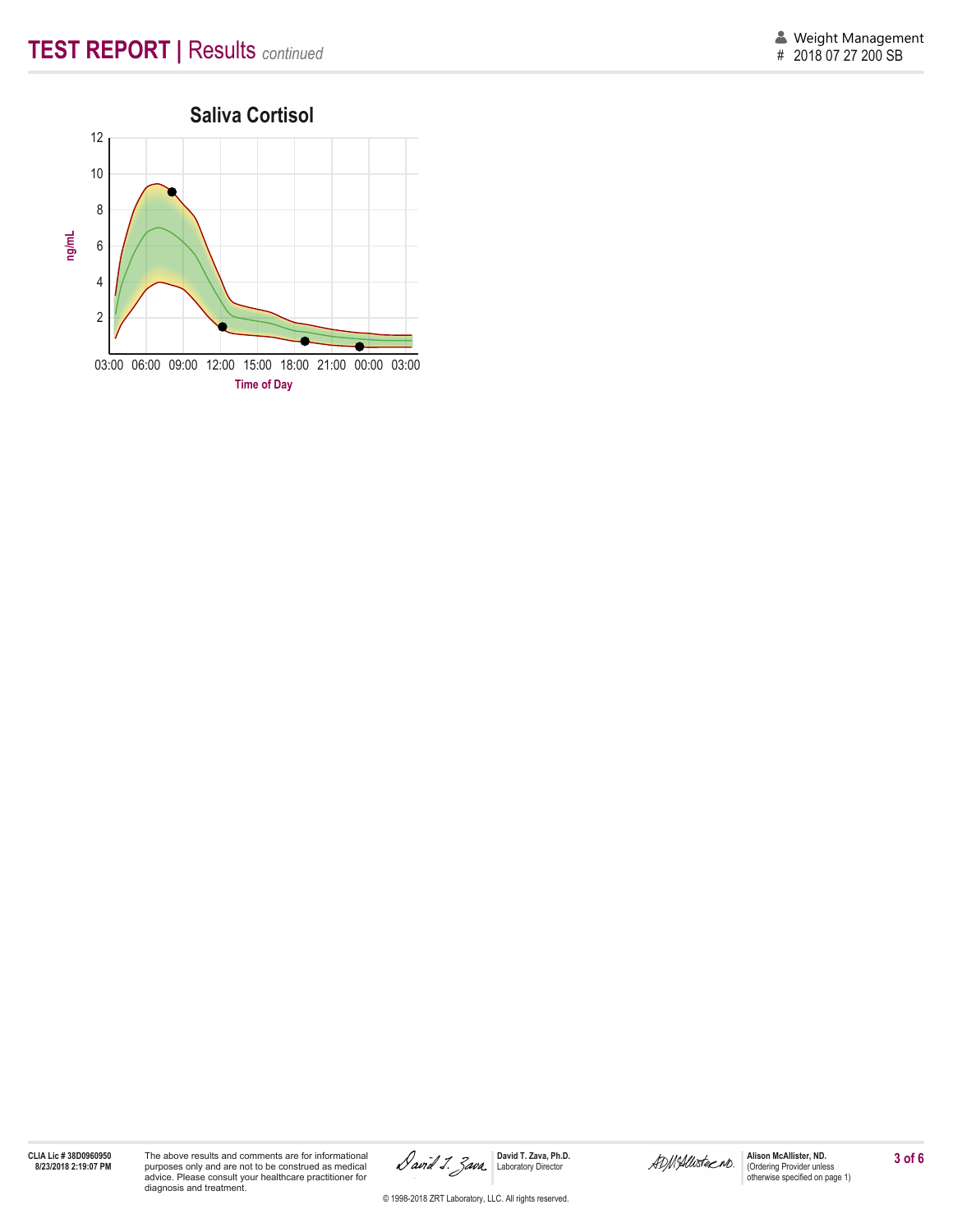# **TEST REPORT | Patient Reported Symptoms**

**Disclaimer:** Symptom Categories below show percent of symptoms self-reported by the patient compared to total available symptoms for each category. For detailed information on category breakdowns, go to www.zrtlab.com/patient-symptoms.

| <b>SYMPTOM CATEGORIES</b>                    | <b>RESULTS 07/24/18</b>                      | 04/09/18 |
|----------------------------------------------|----------------------------------------------|----------|
| <b>Estrogen / Progesterone Deficiency</b>    | 22%                                          | 40%      |
| Estrogen Dominance / Progesterone Deficiency | 20%                                          | 34%      |
| Low Androgens (DHEA/Testosterone)            | 37%                                          | 58%      |
| <b>High Androgens (DHEA/Testosterone)</b>    | 11%                                          | 12%      |
|                                              |                                              |          |
| <b>Low Cortisol</b>                          | 23%                                          | 33%      |
| <b>High Cortisol</b>                         | 29%                                          | 56%      |
| Hypometabolism                               | 21%                                          | 32%      |
| <b>Metabolic Syndrome</b>                    | 38%                                          | 49%      |
| <b>SYMPTOM CHECKLIST</b>                     | $\bigcirc$<br>$\circled{2}$<br>$\circled{3}$ |          |
| Aches and Pains                              |                                              |          |
| Acne                                         |                                              |          |
| Allergies                                    |                                              |          |
| Anxious                                      |                                              |          |
| <b>Bleeding Changes</b>                      |                                              |          |
| <b>Blood Pressure High</b>                   |                                              |          |
| <b>Blood Pressure Low</b>                    |                                              |          |
| <b>Blood Sugar Low</b>                       |                                              |          |
| <b>Body Temperature Cold</b>                 |                                              |          |
| <b>Bone Loss</b>                             |                                              |          |
| <b>Breast Cancer</b>                         |                                              |          |
| Breasts - Fibrocystic                        |                                              |          |
| Breasts - Tender                             |                                              |          |
| <b>Chemical Sensitivity</b>                  |                                              |          |
| Cholesterol High                             |                                              |          |
| Constipation                                 |                                              |          |
| Depressed                                    |                                              |          |
| Fatigue - Evening                            |                                              |          |
| Fatigue - Morning                            |                                              |          |
| Fibromyalgia                                 |                                              |          |
| Foggy Thinking                               |                                              |          |
| Goiter                                       |                                              |          |
| Hair - Dry or Brittle                        |                                              |          |
| Hair - Increased Facial or Body              |                                              |          |
| Hair - Scalp Loss<br>Headaches               |                                              |          |
| <b>Hearing Loss</b>                          |                                              |          |
| <b>Heart Palpitations</b>                    |                                              |          |
| Hoarseness                                   |                                              |          |
| <b>Hot Flashes</b>                           |                                              |          |
| Incontinence                                 |                                              |          |
| Infertility                                  |                                              |          |
| Irritable                                    |                                              |          |
| Libido Decreased                             |                                              |          |
| Memory Lapse                                 |                                              |          |
| Mood Swings                                  |                                              |          |
| Muscle Size Decreased                        |                                              |          |
| Nails Breaking or Brittle                    |                                              |          |
| Nervous                                      |                                              |          |
| <b>Night Sweats</b>                          |                                              |          |
| Numbness - Feet or Hands                     |                                              |          |
|                                              |                                              |          |

**CLIA Lic # 38D0960950**

LIA Lic # 38D9960950 The above results and comments are for informational **Alison McAllister, ND.** David T. Zava, Ph.D. **AD/MALUSTER AND ALISTER AND ALISTER AND ALISTER AND ALISTER AND ALISTER AND SEXUAL SCALE INCONSIDER A** purposes only and are not to be construed as medical advice. Please consult your healthcare practitioner for diagnosis and treatment.

**David T. Zava, Ph.D.** Laboratory Director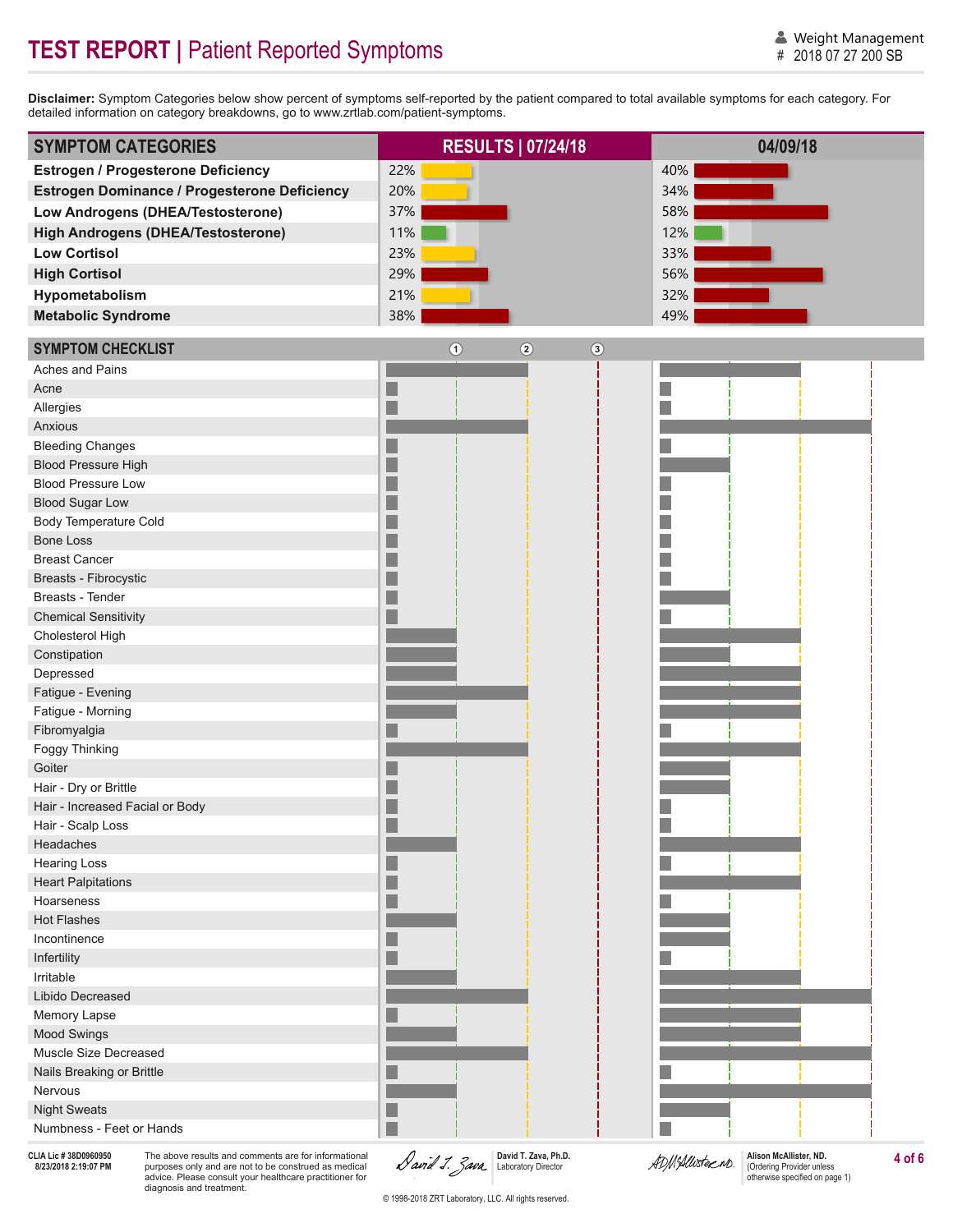## **TEST REPORT | Patient Reported Symptoms** *continued*



### Lab Comments

Estradiol is within physiological range with topical estrogen replacement therapy. Maintaining healthy physiological estradiol levels promotes a healthy distribution of fat in hips, thighs, breasts, and subcutaneous tissues. Estrogen also supports good cholesterol ratios and enhances serotonin production, which helps regulate hunger and suppresses vasomotor symptoms (hot flashes and night sweats). For women who need to lose weight, estrogen levels may drop as weight drops, so low estrogen symptoms may appear as you achieve your weight loss goals.

Progesterone is within expected physiological (luteal) range with oral progesterone supplementation. Oral supplementation results in a more rapid increase and clearance of progesterone with levels usually within the lower limits of the observed range > 12 hrs following supplementation. Within 12-24 hr following oral progesterone therapy progesterone levels in the bloodstream and saliva have usually returned closer to baseline levels seen prior to progesterone supplementation; however, it is important to keep in mind that salivary levels depend on dosing (usually ranging from 50-300 mg), and time from last use. Oral progesterone is usually more effective when used at night just before bed because metabolites formed in the gastrointestinal tract from progesterone (allopregnanolone) help with sleep. In this case it is best to collect saliva in the morning to allow an 6-10 hr time frame from last use of progesterone. If symptoms of estrogen/progesterone imbalance are not resolved with oral progesterone therapy it would be worthwhile to consider changing dosage or mode of delivery (e.g. transdermal progesterone instead of, or in combination with oral). If symptoms of estrogen imbalance remain problematic with the oral progesterone, it would be worthwhile to consider increasing or decreasing the estrogen level (assuming greater than the optimal range of 1.3-3.3 pg/ml) or change the mode of progesterone delivery (eg. topical) to achieve an optimal Pg/E2 ratio of 100-500 (note: if estradiol is within optimal range this optimal Pg/E2 ratio is likely achieved during the first 8 hours of oral progesterone supplementation).

Testosterone is within physiological range with topical testosterone therapy. Adequate testosterone is necessary to build and maintain lean muscle mass which is directly tied to metabolic rate and calorie burning to help with weight loss. Muscle building exercise can help stimulate testosterone production and boost the metabolic rate.

DHEAS is within range with topical DHEA therapy. DHEA partners with testosterone as an anabolic hormone to maintain muscle mass, bone density, metabolic rate, overall sense of well-being, and libido. Adequate DHEA (and testosterone) contributes to increased lean muscle which boosts metabolic rate and calorie burning to help with weight loss. DHEA may also enhance insulin sensitivity and naturally increases serotonin, which helps to control satiety and appetite.

Cortisol is within high-normal range in the morning but drops precipitously to lower levels the remainder of the day. Suppression of cortisol may be due to androgen therapy (DHEA and/or testosterone) or to low adrenal reserve. In this individual a significant number of symptoms commonly associated with adrenal stressors are self reported. Under stress situations the adrenal glands normally respond by increasing cortisol output. However, when cortisol levels are within normal range under situations of excessive stress, as reported herein, this suggests they may be overworking to keep up with the demands of the stressors, which could eventually lead to adrenal exhaustion. HPA axis dysfunction is most commonly caused by stressors which include: psychological stress (emotional), sleep deprivation, poor diet (low protein-particularly problematic in vegetarians), nutrient deficiencies (particularly low vitamins C and B5), physical insults (surgery, injury), diseases (cancer, diabetes), chemical exposure (environmental pollutants, excessive medications), low levels of cortisol precursors (pregnenolone and progesterone) and pathogenic infections (bacteria, viruses and fungi). A normal daily output of cortisol is essential to maintain normal metabolic activity, help regulate steady state glucose levels (important for brain function and energy production), and optimize immune function. Depletion of adrenal cortisol synthesis by a chronic stressor, sleep deprivation, and/or nutrient deficiencies (particularly vitamins C and B5) often leads to symptoms such as fatigue, allergies (immune dysfunction), chemical sensitivity, cold body temp, and sugar craving. For additional information about strategies for

**CLIA Lic # 38D0960950**

LIA Lic # 38D0960950 The above results and comments are for informational (Cample 1, 2001, 2001, David T. Zava, Ph.D.<br>8/23/2018 2:19:07 PM purposes only and are not to be construed as medical (Cample 1, 2002, Laboratory Di purposes only and are not to be construed as medical advice. Please consult your healthcare practitioner for diagnosis and treatment.

**David T. Zava, Ph.D.**

**Alison McAllister, ND.** (Ordering Provider unless otherwise specified on page 1)

© 1998-2018 ZRT Laboratory, LLC. All rights reserved.